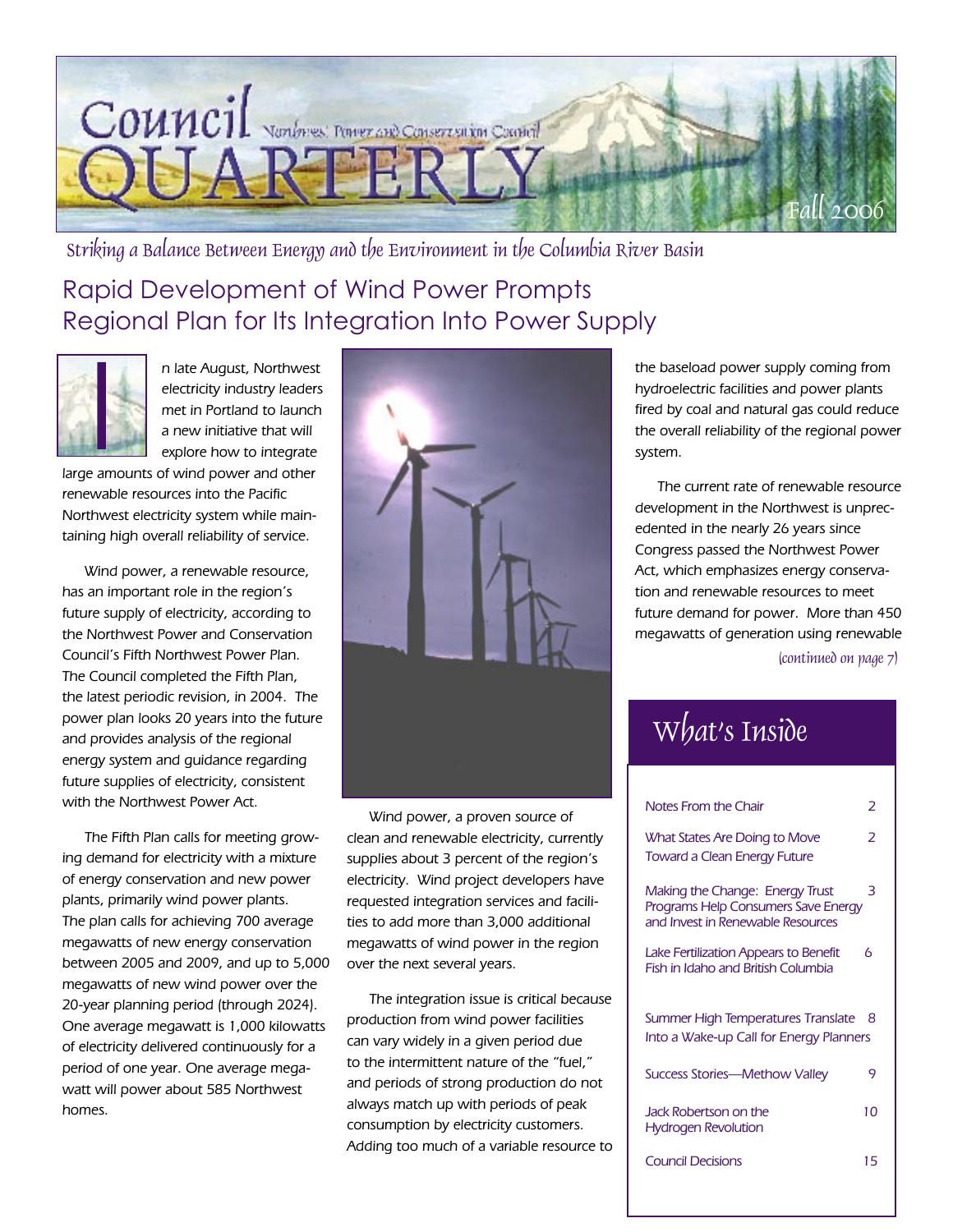## What States Are Doing to Move Toward a Clean Energy Future

The lean energy has been a hot topic<br>recently, due to high fuel costs<br>and concerns about the impact of<br>burning facel fuels on the control ment recently, due to high fuel costs and concerns about the impact of burning fossil fuels on the environment. In particular, wind power development has been especially well covered in the news. It's now the fastest growing form of electricity generation in the United States, expanding at an average annual rate of more than 20 percent.

While this surge in growth for wind power can be attributed to a number of factors, including technological advances and the federal tax credit, which have helped to lower its cost, the resource has also been helped along to a great degree by incentives that are state-driven.

Many states use a variety of strategies to encourage the development of renewable resources. By including wind, solar, and biomass energy, for example, in a balanced resource portfolio, states can reap environmental and economic benefits. One of the most popular policy tools used by states is the renewable portfolio standard (RPS). An RPS requires utilities and other retail electric providers to supply a minimum percentage or amount of their customer load with eligible sources of renewable energy.

"The renewable portfolio standard started to appear five or six years ago," says Jeff King, senior resource analyst for the Council. "Each state's RPS is designed differently in terms of what qualifies as a renewable, how much is targeted, and which utilities are required to participate." The problem for utilities, however, is that the RPS targets may not always be realistic or achievable.

A penalty of some kind is usually levied on suppliers that fail to meet their renewable energy purchase obligations, and flexibility in how they can meet those targets is considered an important key to reaching compliance. In some jurisdictions, electricity suppliers can use "tradable renewable certificates" (TRCs) to

comply with their RPS requirements. A TRC equals one megawatt-hour of renewable energy that can be traded. These credits create revenue for renewable generators while enabling electricity suppliers to comply with the RPS even though they are not directly purchasing renewable electricity.

Although a relatively new policy mechanism, the RPS was first proposed by the wind industry through various restructuring laws a decade ago, and emerged as part of the deregulation of the electricity sector. Consequently, most RPS policies grew out of state legislation, but some developed from regulatory action and one (Colorado) came out of a state ballot initiative. Although initially concentrated in restructured states, about half of the states with an RPS have regulated markets.

One of the central features in RPS laws is that it is "technology-blind," in other words, the least-cost renewable resource (continued on page 4)



# Notes From the Chair

The stories in this edition of the Council Quarterly reflect the intense interest in renewable energy, both regionally and nationally. In our region, the Council and the Bonneville Power Administration are leading an effort to understand how we can integrate large amounts of wind power and other renewable resources into the Pacific Northwest's energy system while maintaining its reliability. The result will be an action plan to help the region along a clean energy path.

Also in this issue, we look at two of the policy tools currently being used by states to encourage the development of renewable technologies: the renewable portfolio standard and clean energy funds. Both have strengths and weaknesses that the two stories explore. In an interview with Jack Robertson, the former deputy chief executive of Bonneville talks about his vision of the "hydrogen revolution," a technological breakthrough that has the potential to radically change not just the Northwest, but also the world.

And in a story on an area that, like many parts of the Northwest, is under increasing pressure from development, you'll learn how citizens in the Methow Valley are working to preserve its unique natural environment through the use of conservation easements. By moving from conflict to cooperation, they're able to protect the very qualities that attract people to live there.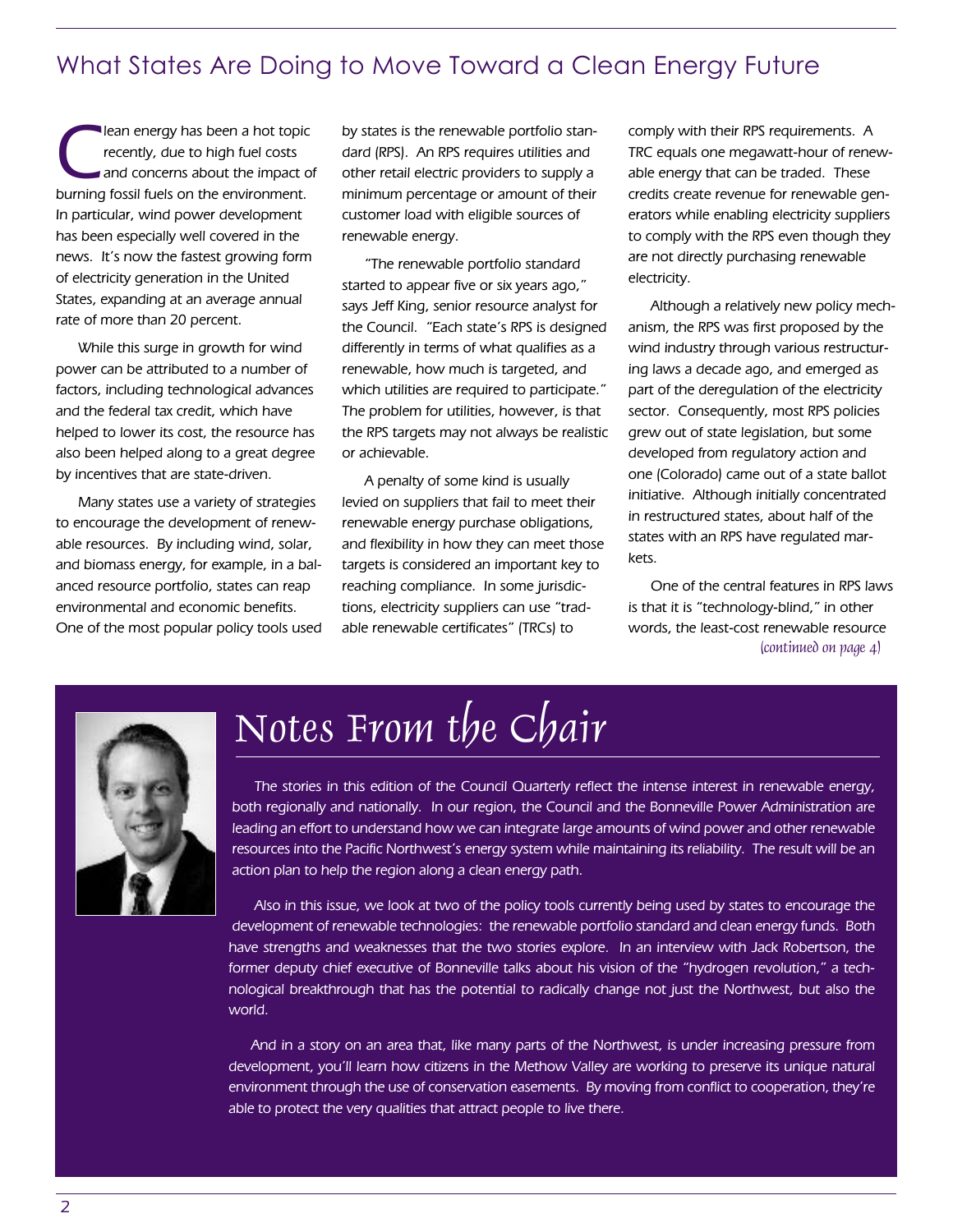Making the Change: Energy Trust Programs Help Consumers Save Energy and Invest in Renewable Resources

Mile renewable portfolio stan-<br>dards are used in several state<br>across the country to encourdards are used in several states across the country to encourage the development of new sources of clean energy, the state of Oregon took a different path to reach the same goal.

In 1999, the state legislature passed Senate Bill 1149, the electric industryrestructuring bill. The law required Portland General Electric and Pacific Power to collect a 3 percent public purpose charge from their Oregon customers to support investment in energy efficiency and renewable energy projects. The law also dedicated a separate portion of the funding to energy efficiency efforts for lowincome housing and K-12 schools. The law authorized the Oregon Public Utility Commission to direct the majority of the funds to a non-governmental entity for investment, and Energy Trust was organized as a non-profit agency to administer these funds. Today, Energy Trust also provides energy efficiency services to the Oregon customers of NW Natural, Avista, and Cascade Natural Gas.

Since its beginning in 2002, more than 300,000 households and businesses have used Energy Trust's programs to help them invest in energy efficiency and renewable power. Energy Trust has supported the installation of nearly 450 new solar electric systems and has been instrumental in stimulating wind and biomass generation. Its programs include energysaving recommendations, cash incentives for improvements, referrals to qualified contractors, project management, and technical assistance.

Incentives for many simple efficiency measures (e.g., gas furnaces and high performance fluorescent lighting fixtures) that are known to be cost-effective are available on a predetermined basis. Some are available through retail outlets, and others by working with equipment contractors.



A more design-oriented approach is used for more complex, customized projects. Especially large projects can take as long as three years to complete, from beginning to end, but the typical project is generally a straightforward process, and can be completed in a few months, a timeframe consistent with the normal construction schedule for these projects. For a business looking to improve the energy efficiency of its office, for



With help from Energy Trust of Oregon, this co-op grocery store installed photovoltaic solar panels and can now harness energy from the sun. *(photo courtesy of Energy Trust of Oregon)*

example, Energy Trust first sends its technicians to walk through the space to look for energy saving opportunities. "It could be changes to the lighting, heating and cooling system, windows, insulation—we assess a menu of items for the customer to consider," says Fred Gordon, director of planning and evaluation. Once the customer has decided on the measures of interest, the project may proceed through the following steps.

it is cost-effective to make an offer to co-fund the project. "We ask whether the savings would be a good buy to ratepayers compared to the utility power and power delivery costs it displaces over its life," says Gordon. Energy Trust also considers whether benefits to society exceed the overall cost. Examples of additional benefits to society might include reduced carbon output from power plants, or reduced costs for water and sewage treatment for measures that also reduce water use.

Energy Trust

If the measures are found to be costeffective, the customer is required to pay for at least one of the measures, or pay 50 percent of the cost of the study. A proposal is given to the customer offering a cash incentive based on the savings to be achieved. The customer can select a contractor or use one of Energy Trust's contractor trade allies; often the customer requests competitive bids as the basis for deciding which contractor to use. Once the measure is installed, the Energy Trust conducts a verification inspection and issues an incentive check to the customer.

According to Steve Lacey, director of energy efficiency, Energy Trust has bought more than 100,000 compact fluorescent light bulbs and completed

(continued on page 5)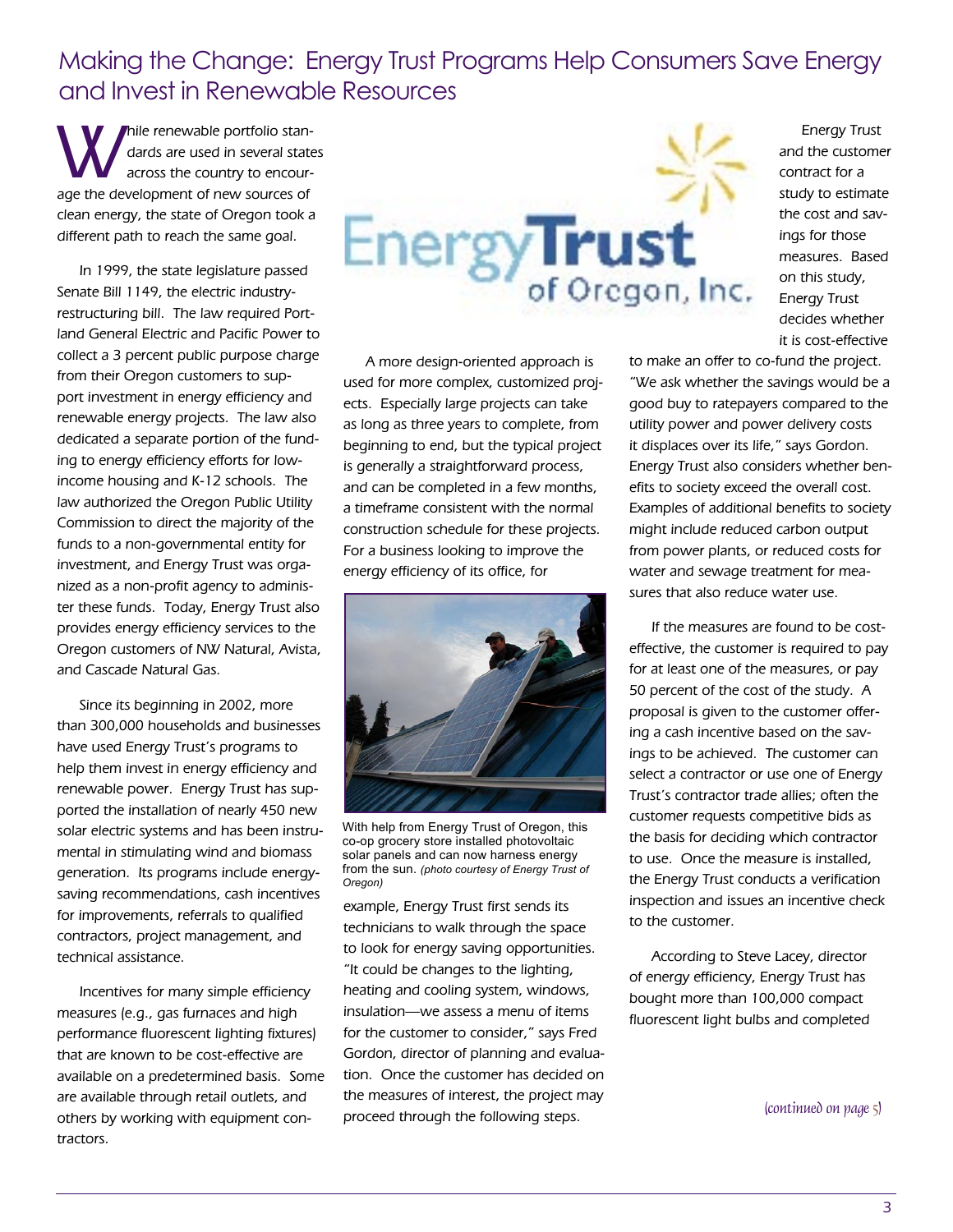#### (continued from page 2)

will be favored over all other renewables. As a result, the RPS benefits the most costcompetitive forms of renewable energy, which to date has led to the market development of large-scale wind, biomass, and other centrally located facilities.

A recent study by the Clean Energy States Alliance (CESA) noted, "RPS laws favor cheaper, central generation projects over more expensive, smaller scale projects. That is by design."

The renewable that has benefited the most from RPS laws so far, is wind. According to a recent study by the Lawrence Berkeley Laboratory, nearly half of all wind project development from 2001 - 2005 was RPS-related. Some examples of the impact of RPS policies on wind development include: Texas: 700 megawatts installed in 2005; California: 60 megawatts installed in 2005; Wisconsin: 200 megawatts to be built in 2006; and Minnesota: 145 megawatts installed in 2005.

In the Northwest, Montana is the only state with an RPS, enacted in April 2005 as part of the Montana Power Production and Rural Economic Development Act. It requires public utilities to obtain a percentage of their retail electricity sales from eligible renewable resources according to the following schedule: 5 percent in 2008 - 2009; 10 percent in 2010 - 2014; and 15 percent in 2015 and thereafter. Eligible renewable technologies include: solar thermal electric, photovoltaic, landfill gas, wind, biomass, hydroelectric, geothermal electric, anaerobic digestion, and fuel cells using renewable fuels.

Renewable portfolio standard policies are currently under consideration by Oregon and Washington. Oregon, along with a number of other states, uses a public benefit fund system, also called clean energy or renewable energy funds, to promote energy efficiency and renewable energy technologies (see the related story on the Energy Trust, page 3). Like

"RPS laws favor cheaper, central generation projects over more expensive, smaller scale projects. That is by design."

#### A recent study by the Clean Energy States Alliance

the RPS, there is wide variation in how states have designed the fund depending on their goals and situations. In general, early reviews of clean energy funds suggest they can be an effective incentive for targeted renewable technologies that are proven but relatively expensive compared to fossil fuel generation. Clean energy funds can help bridge the gap between what the market is willing to bear and current costs.

The difference between how both policies perform appears to be in the dichotomy between large-scale and small-scale development. "For large-scale renewable energy development, the RPS is generally found to be more effective," says Ryan Wiser, researcher for the Lawrence Berkeley Laboratory. "For smaller-scale solar applications, renewable energy funds are likely to be most effective."

A number of states use both the RPS and the clean energy fund to reach their energy efficiency and renewable energy goals, and as more is understood about how each method performs over time, a better understanding about how to use these mechanisms should emerge. In the CESA study, they observe that the "RPS is an effective policy tool, but is limited in scope…To address the inherent limitations of the RPS policies to spur small-scale projects, many states are developing alternative RPS strategies."

Sometimes states have created "set asides" to target specific resources like

solar or distributed generation, but the early indications suggest that RPS policies, including set asides, are successful at encouraging small-scale projects only when combined with significant complementary policies and financial incentives. The CESA study concludes "…it is our view that the most effective method of promoting clean energy benefits within a state is through the combination of mandates (such as an RPS) with strategic and targeted programs and incentives (such as through a state clean energy fund)."

The popularity of the RPS, despite its shortcomings, stems from consumer support for policies that have the potential to deliver economic growth, fuel diversity, and environmental benefits. The important lesson, according to Wiser, is that it is critical to get the legislative and regulatory design details right. While some RPS policies seem to be working well, Texas and Minnesota for example, other policies suffer from weaknesses in their design. Chronic under-compliance is a problem in Arizona, Nevada, Massachusetts, and California, and other policies largely support existing, rather than new, renewable generation. Common design pitfalls include overly broad definitions of eligible resources, inadequate enforcement, transmission bottlenecks, and a too complex design.

As states continue to fine-tune their policies, and as others consider what direction to take toward a clean energy future, recent experience highlights the importance of attending to the details and to implement the chosen methods in a coordinated fashion. It gives these strategies the best chance to be successful.<sup>1</sup>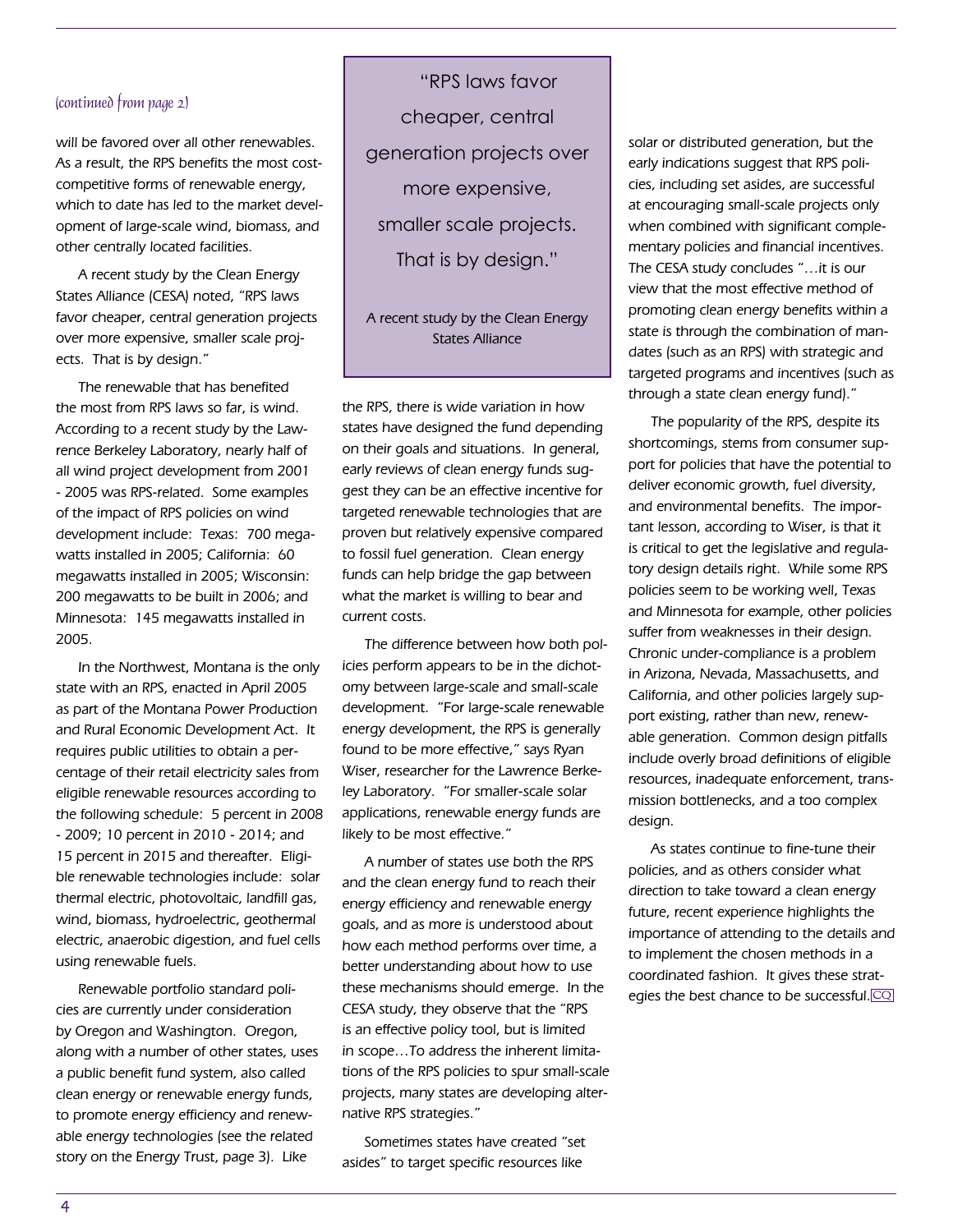### Energy Trust Programs Help Consumers Save Energy and Invest in Renewable Resources

#### (continued from page 3)

tens of thousands of residential energy efficiency improvements in the form of insulation, duct sealing, high-efficiency heating, and energy-efficient windows. In addition, the organization has helped thousands of industrial and commercial participants to upgrade and improve their operations.

"We strive to make these energysaving changes as easy and streamlined as possible," says Lacey. Perhaps equally important is Energy Trust's role as facilitator in navigating the various other agencies that are often involved. The Oregon Department of Energy offers a business energy tax credit for 35 percent of eligible project costs, which can be a significant financial component of proposals put together by Energy Trust. "We act as a coordinator for participants, and that includes helping with the paperwork, providing  $\leftarrow$   $\leftarrow$  technical infor-

"We strive to make these energy-saving changes as easy and streamlined as possible."

Steve Lacey, director of energy efficiency, Energy Trust of Oregon

mation, and information about the other forms of financial assistance that may be available to them through the state's loan program," explains Lacey.

One measure of Energy Trust's growth can be seen in the increased volume of business it has experienced in the last few years, more than triple in 2005 compared to 2004. "We opened for business in 2002, and along with the increased number of projects that have been implemented, we've seen quite a diversity of projects," says Lacey. For consumers and businesses interested in lowering their energy bills and investing in renewable power, you can learn about Energy Trust's programs at www.energytrust.org.



New energy efficient windows, installed by Richart Builders, will improve comfort and lower energy costs for tenants of the Rachel Anne Apartments. *(Photo courtesy of Energy Trust of Oregon)*

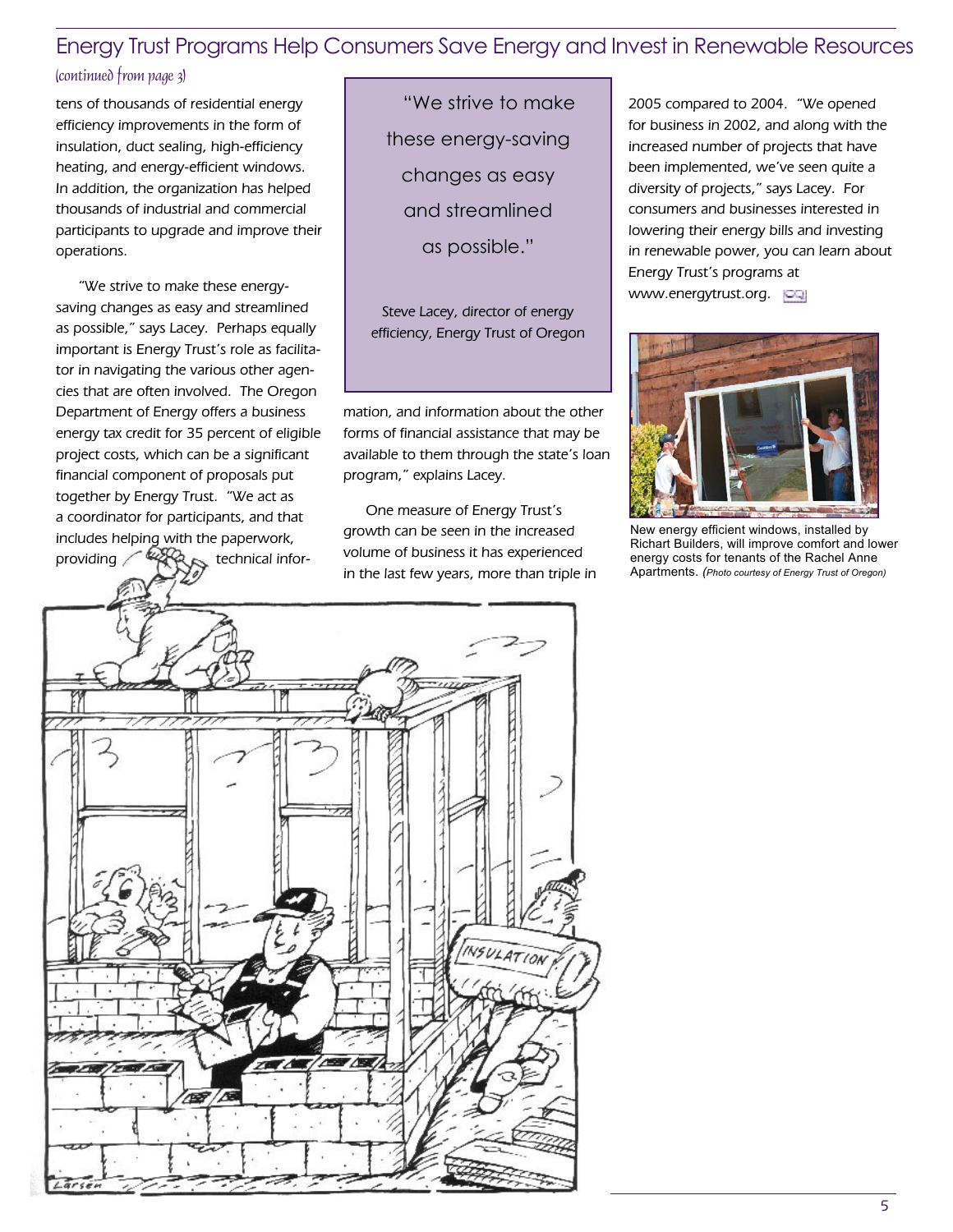## Lake Fertilization Appears to Benefit Fish in Idaho and British Columbia

R esearch in British Columbia and the Stanley Basin of Idaho suggests that nutrients that once were delivered to streams by the carcasses of spawned-out salmon and steelhead, and subsequently lost when the runs declined, can be restored by the addition of artificial nutrients—in essence, fertilizer. Fish populations rebounded after lakes and rivers were treated with a combination of phosphorus and nitrogen. The fertilizer aids the growth of phytoplankton, which feeds zooplankton, which in turn feeds fish.

Dr. John Stockner of the University of British Columbia reported the results of his research at the August meeting of the Northwest Power and Conservation Council. Dr. Stockner said declines in salmon and steelhead abundance, whether through the construction of dams or through overfishing or other causes, robs spawning streams of marinederived nutrients.

In some rivers and streams in the Northwest and in British Columbia, salmon and steelhead carcasses represented 50-75 percent of the annual infusion of nutrients. The loss of phosphorus and nitrogen from marine-derived nutrients diminished the rearing potential in nursery lakes for sockeye and in streams for Chinook salmon.

"This substantial nutrient loss led to low ecosystem production and biodiversity and to swiftly declining juvenile salmon production," he said.

Treatment with nitrogen and phosphorus enhanced the growth of food organisms and led to improved fish production. "Treated ecosystems show immediate responses with higher forage production levels attained within months of application," said Stockner.

That has been the result, generally, of lake fertilization in Idaho, a project funded by the Bonneville Power Administration through the Council's Columbia River

"We've seen increased densities of phytoplankton and zooplankton, and overall the result has been good survival and growth of sockeye."

Doug Taki, sockeye program manager for the Shoshone-Bannock Tribes

Basin Fish and Wildlife Program. The Shoshone-Bannock Tribes have been fertilizing three lakes in the upper Salmon River Basin for about 10 years, said Doug Taki, sockeye program manager for the tribes.

"We've seen increased densities of phytoplankton and zooplankton, and overall the result has been good survival and growth of sockeye," Taki said. He said the tribes spray phosphorus and nitrogen into the lakes—Petit, Alturas, and Redfish—periodically between midsummer and the fall, depending on where hatchery-raised sockeye fry have been released and where the growth of food organisms would provide the most benefit for the fish. The tribes don't fertilize each lake each year, he said.

Fertilization of lakes and streams is being studied elsewhere in the U.S. portion of the Columbia River Basin, including in the Kootenai River in Idaho, Lake Wenatchee in Washington, and Dworshak Reservoir in Idaho. Fertilization also has been suggested as part of a steelhead restoration program in Washington, where Lake Quinault on the Pacific Coast already is being fertilized.

Meanwhile, Kootenay Lake in British Columbia has been fertilized to enhance kokanee production since 1992, and in the Upper Arrow Lake, which is part of the mainstem Columbia River, since 1999. In both areas, BC Hydro, the provincial electric utility, pays for the fertilization as part of its Columbia Basin Fish and Wildlife Compensation Program. The Compensation Program, which mitigates the impacts of BC Hydro's dams on fish and wildlife, is a joint initiative of BC Hydro, the provincial Ministry of Environment, and the federal Fisheries and Oceans Canada.

In Kootenay Lake and the Upper Arrow Reservoir, as in the three Stanley Basin lakes in Idaho, nutrients are sprayed from boats or small barges towed by boats. In the Upper Arrow Reservoir, the fertilizer tanks are mounted on the provincial ferries that cross the lake between Galena Bay and Shelter Bay.

According to the Compensation Program, as a result of the fertilization, fisheries in both Kootenay Lake and the upper Arrow Lakes Reservoir are healthier than they were before the programs began. The Compensation Program also funds the maintenance of artificial spawning channels in Kootenay Lake and in the Upper Arrow Reservoir. Since fertilization began, the number of kokanee using the spawning channels, while variable from year to year, is trending upward.



This tank truck is dispensing fertilizer into the Upper Arrow Lake from the Shelter Bay ferry. *(Photo: Brian Sperling)*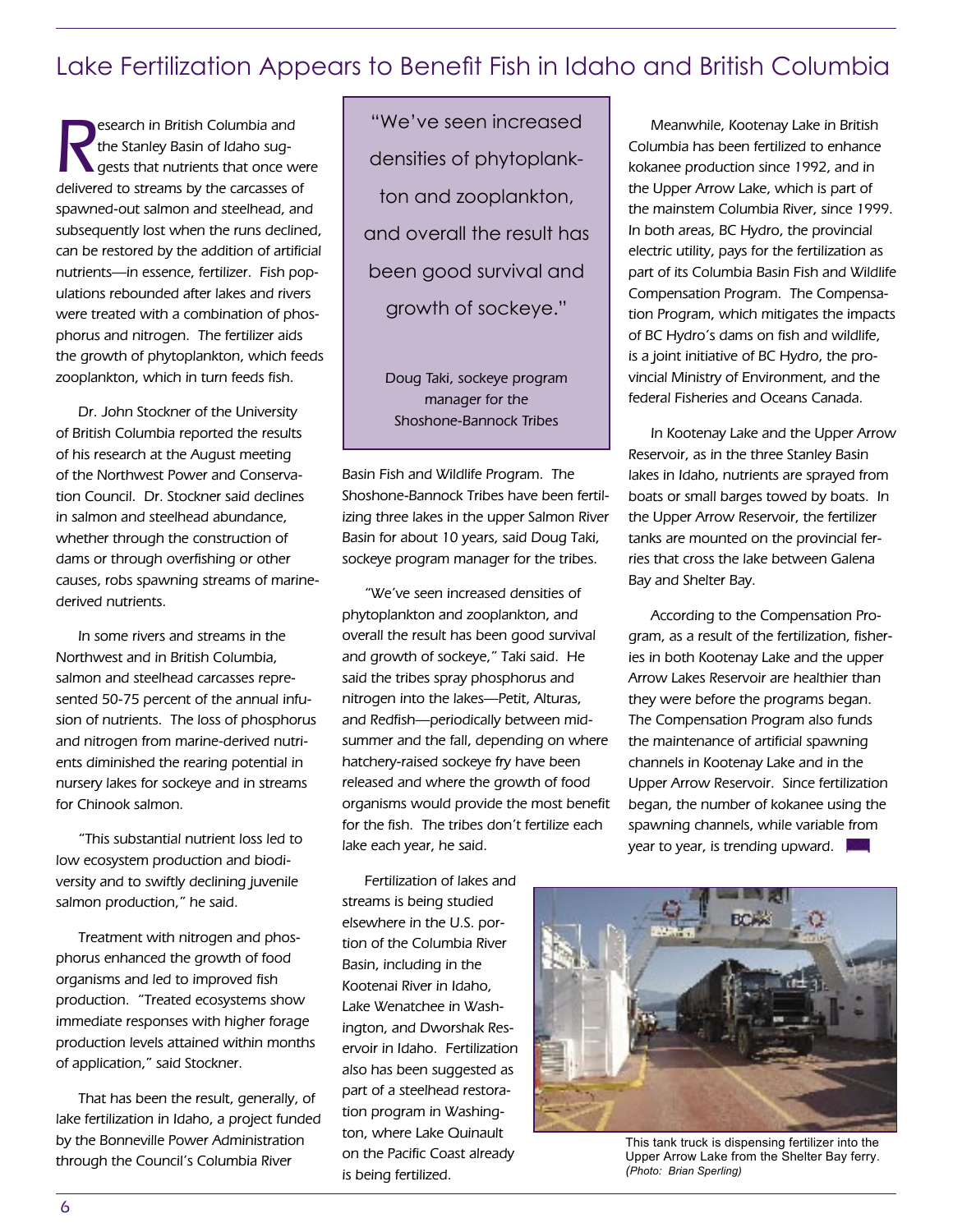#### (continued from front page)

fuel sources have been placed in service since December 2004 when the Council completed the latest version of its Northwest Power Plan, and at least that much more wind power is under construction.

Wind power is the fastest-growing source of new renewable energy. Factors contributing to the rapid rate of development include sustained high natural gas prices, which encourage development of alternative power supplies; climate change

"Wind power is being developed much faster than the Council anticipated in our regional power plan, and we want to be sure that the power system absorbs this resource efficiently and economically."

> Tom Karier, chair Northwest Power and Conservation Council

concerns, which discourage investments in power plants that create carbon-based emissions; continuation of the federal production tax credit, which lowers the cost of new wind power facilities; and state renewable resource portfolio standards, which require utilities to include a certain amount of renewable energy in the power they sell.

The August policy discussion, the first of a series, was convened by the Council and the Bonneville Power Administration at the Council's Portland headquarters.

Participants included power experts from the four Northwest states and British Columbia. Council Chair Tom Karier of Spokane, and Bonneville Administrator Steve Wright co-chaired the policy discussion.

Technical workshops are sched-

· What generating, transmission, and other equipment upgrades are available to further extend renewable resource integration capability in a cost-effective manner?

"We feel lucky to be facing this issue in the Northwest because most areas of the



world don't have the wonderful combination of both a robust hydroelectric system and a quickly growing wind power component," Wright said. "Our job is to find strategies to accommodate the growing renewable technologies into the system we already have so that the efficiency of both can be maximized while preserving our system's high level of reliability."

Karier noted that the popularity of wind power in the region today was not predicted just a few years ago.

"Wind power is

uled throughout the fall, and an action plan for Northwest wind integration will be developed and issued for public review in early 2007. The action plan will address three key questions:

· How much wind power and other intermittent resources can the regional power system currently absorb?

· What additional integration capability might be secured through revised or new policy, operational, and market mechanisms?

being developed much faster than the Council anticipated in our regional power plan, and we want to be sure that the power system absorbs this resource efficiently and economically," Karier said.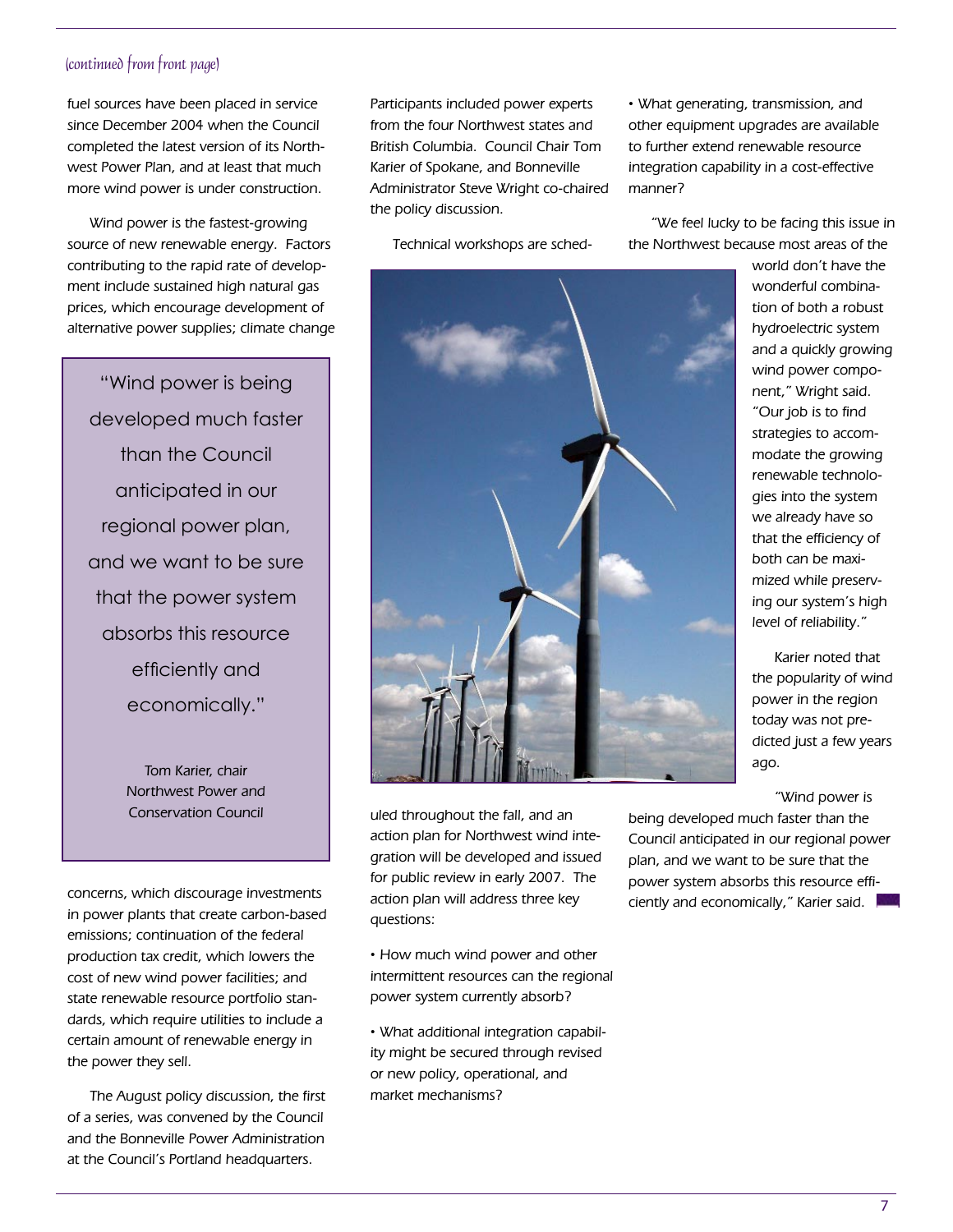## Summer High Temperatures Translate Into a Wake-up Call for Energy Planners

On July 24, when the West<br>
was experiencing extreme!<br>
high temperatures over was experiencing extremely high temperatures over an extended period of time, several Northwest utilities received a rude awakening on how quickly a favorable resource adequacy outlook can turn precarious. On that day, Puget Sound Energy, Portland General Electric, and PacifCorp declared that all their available resources were in use; spot market prices spiked to \$400 per megawatt-hour; and the Bonneville Power Administration had to alert the federal hydropower operators that it may have to violate spill requirements in order to meet power needs.

"While we weren't on the verge of blackouts—it was more of an economic situation than a reliability issue—it was a wake-up call for the region," says Wally Gibson, the Council's system analysis and generation manager.

Energy planners had believed that the region enjoyed a substantial reserve of energy from which to draw upon, thanks to the number of independent power producers and their generation. But during the last weeks of July, when temperatures soared beyond planning levels and above the daily forecasts for both the Northwest and California, the entire West Coast was struggling to serve loads.

July 23 was the hottest day on record in Portland, and the 24th was only a degree or two lower—a one in 70-year event. "It was an extremely rare temperature event," says Gibson. "Planning standards are set for one in 10 or one in 20-year events, but not for recordbreaking temperatures."

Most of the generation produced by Northwest independent power producers thought to be available to the region about 3,500 megawatts—was sold to California, which was also experiencing its own heat wave.

Contributing to the situation was an under forecasting of loads prior to the weekend of extreme temperatures and significant advance sales to California. A couple of generation outages at the time of peak demand, a limited ability to call on customers to voluntarily reduce loads, and wind power running at low capacity—the wind doesn't blow in a heat wave—all added to the strain on energy resources.

The Resource Adequacy Forum, a group initiated by the Council and the Bonneville Power Administration to develop a regional resource adequacy standard, is currently reviewing an analysis of the summer's events to determine a summer capacity adequacy standard. "We've always been concerned about the Northwest's resource adequacy in the winter," says Gibson. "Now we may also have to think about our summer adequacy."

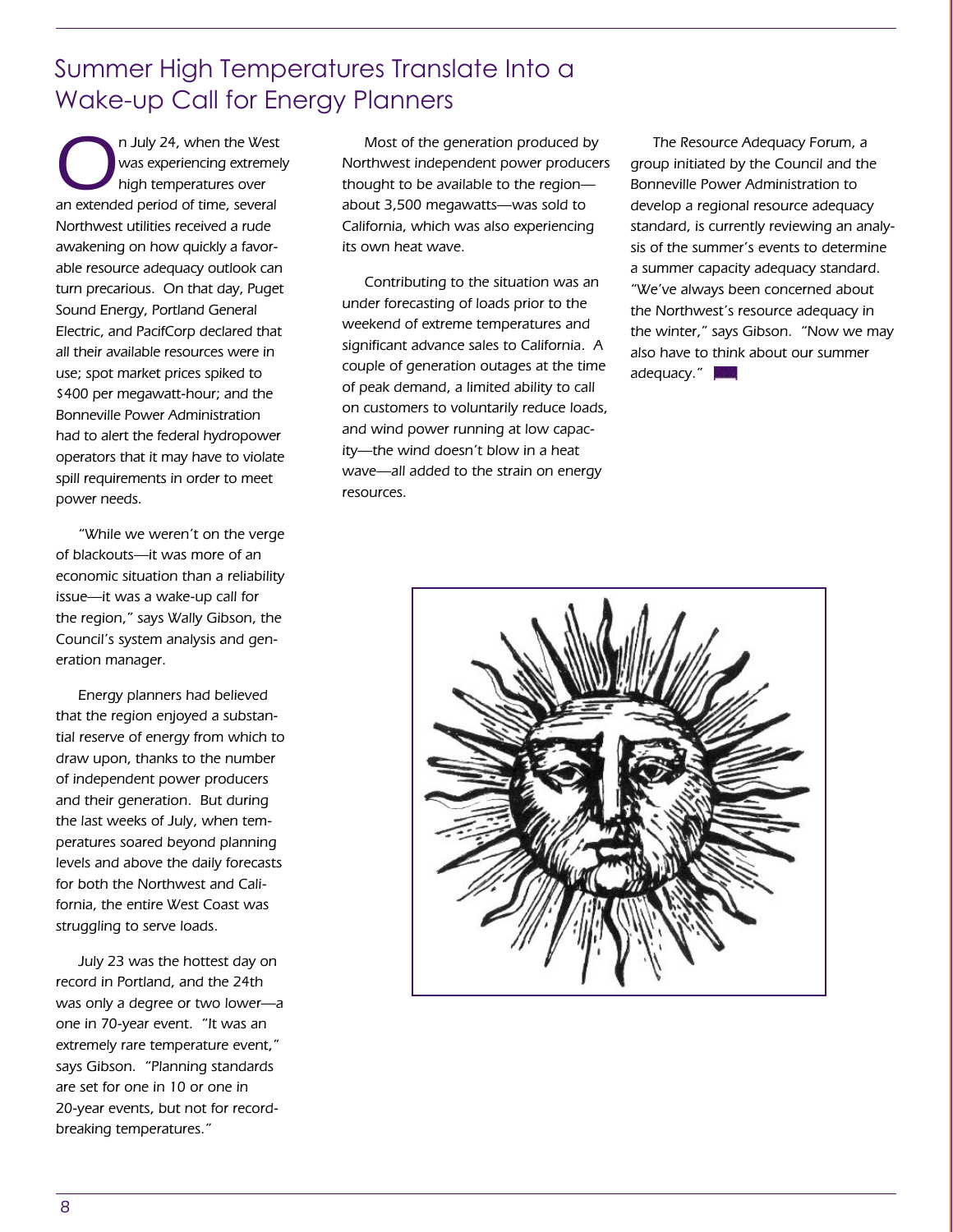# $Success$  Stories – Methow Valley

## Conservation easement protects critical habitat in the Methow Valley of Washington

I In the Methow River Valley of northcentral Washington, where demand for vacation home sites is strong and property prices are doubling annually, the Council, in collaboration with the Methow Conservancy, Bonneville Power Administration, the National Fish and Wildlife Foundation, and other partners, is working to limit future development and protect fish and wildlife habitat by purchasing conservation easements.

The latest parcel to be protected, known as the Heath property for its owners, Harold and Tina Heath, comprises 140.5 acres approximately four miles upstream from Winthrop, Washington. The Methow River flows through the property, which has the only known heron rookery in the Methow watershed. The river and its numerous side channels and wetlands within the conservation easement provide important spawning and rearing habitat for Upper Columbia spring Chinook salmon, an endangered species.

"The easement property is incredibly rich and diverse biologically," said John Sunderland, Methow Conservancy Land Project Manager, in a news release issued by the Conservancy. "During the course of creating the easement, I saw spawning salmon, eagle, osprey, great blue herons, and black bear."

The easement for the privately owned property cost \$1.9 million. In exchange for the payment, the owners agreed not to develop the property, which was appraised at \$3.57 million for development purposes. The easement prohibits all land development. Without the ease-



ment, current zoning could allow approximately 20 home sites on the property.

Bonneville paid \$1 million of the easement cost. The Tributary Fund, a habitatconservation program run by the Douglas County Public Utility District, contributed \$812,000, and Washington's Salmon Recovery Funding Board contributed \$137,000.

The easement contains two zones, a 114-acre riparian habitat conservation zone, which spans the river and is between 300 and 3,000 feet wide, and



a 28-acre forest conservation zone. The easement helps meet NOAA Fisheries' goal to protect habitat for the listed salmon in the Methow, Entiat, and Wenatchee river basins. The Council's Methow River Subbasin Plan identifies problems including low flows and high water temperatures in the Methow, and the easement will help address those problems.

The nonprofit Methow Conservancy accepts voluntary conservation easements, provides conservation education opportunities for visitors and residents,

> and assists with community-based conservation projects. To date, the Conservancy has worked with more than 75 families to protect more than 5,000 acres of critical habitat and more than 15 miles of shoreline in the Methow Valley.

Left, the conservation easement will protect the Methow River as it cuts through the property.

Above, one of many spring-fed streams that connect riparian areas within the protected easement.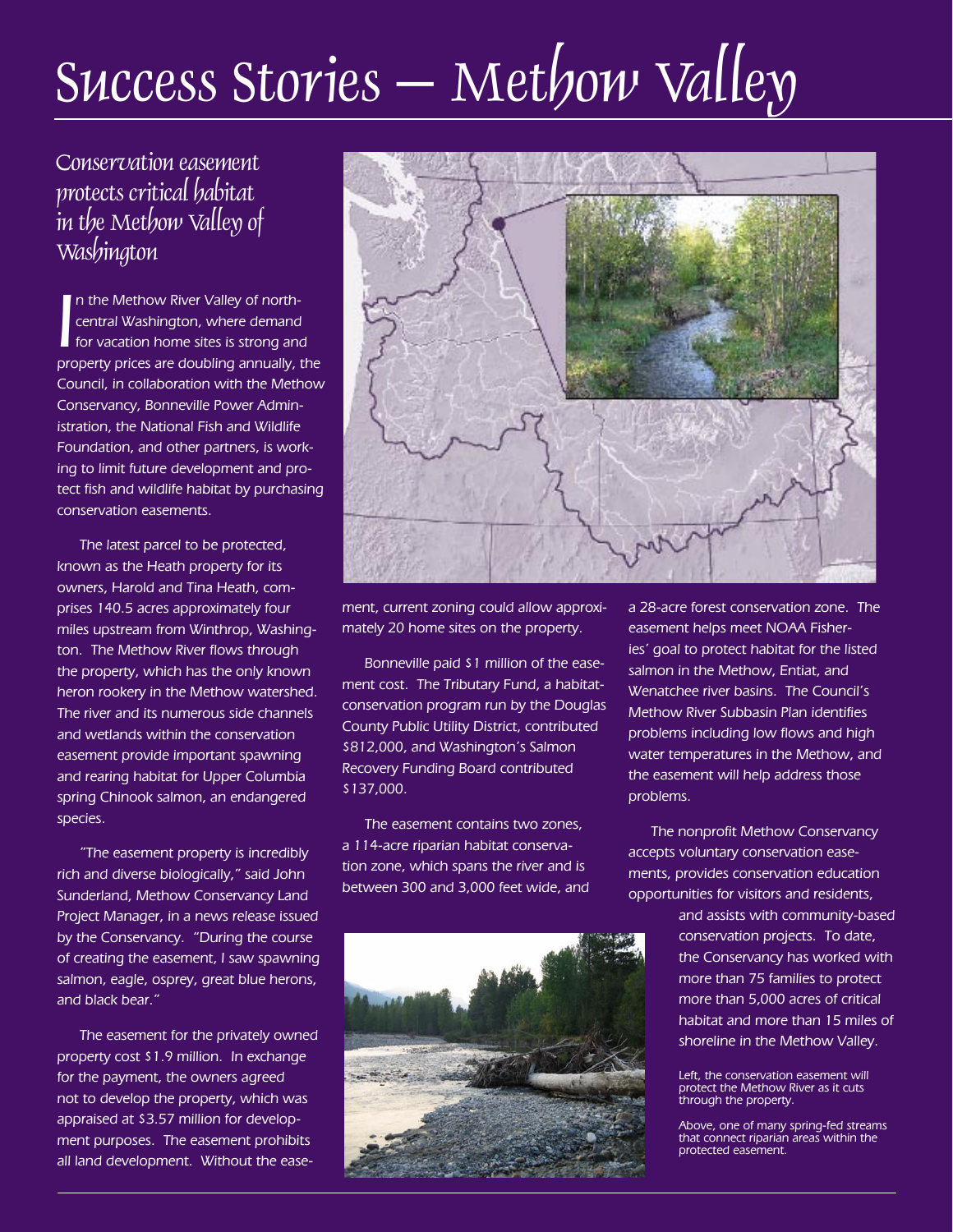## Northwest Q&A: Jack Robertson on the Hydrogen Revolution

ack Robertson was born and raised<br>in Portland, Oregon. He graduated<br>from Stanford University. For nearly<br>a decade he was a legislative advisor and ack Robertson was born and raised in Portland, Oregon. He graduated from Stanford University. For nearly director of communications in Washington, D.C. for Senator Mark Hatfield (R-Oregon). In 1983, Robertson moved back to Oregon and began working for the Bonneville Power Administration, the largest federal power-marketing agency in the nation. The agency provides about half of the electricity used in the Pacific Northwest. For 15 years, Robertson was the deputy chief executive officer and acting chief executive officer of Bonneville.

Robertson served on two presidential commissions studying water policy, and on the national boards of the Electric Power Research Institute and the North American Electric Reliability Council. In 1997, he helped found the Bonneville Environmental Foundation. In 2003, Robertson co-founded the Northwest Hydrogen Alliance, a non-profit organization devoted to expanding the hydrogen economy in the Pacific Northwest and Alaska. He currently serves as chairman of the Alliance.

#### What is hydrogen energy? How does it work?

Hydrogen is the most plentiful element in the universe. Hydrogen is a virtually endless energy source that burns beautifully. Its only by-product is water vapor. The key challenge to a hydrogen-powered world is to cost-effectively separate hydrogen from its chemical bonds. With water, for example, hydrogen is bonded to oxygen. Separate the hydrogen in water from oxygen by an electric current and store the hydrogen gas or liquid in a tank. Then use the hydrogen to power a modified combustion turbine, fuel cell, or internal combustion engine, and you can generate on-demand power with zero pollution.

A hydrogen-powered economy in the Northwest would start with rain: Collect the water, separate hydrogen from oxygen, and burn the hydrogen—creating electricity. Water vapor formed by burning hydrogen would return to the atmosphere and produce more rain. The rain would fall again, forming a perfect environmental closed loop. Hydrogen from water produces effective, controllable power output with zero pollutants. If we can figure out how to produce



and burn hydrogen cost effectively, and that's our goal at the Northwest Hydrogen Alliance, I believe it is one of the few breakthroughs that could revolutionize the world.

We need a technological revolution in hydrogen equaling or surpassing the computing revolution of the last 30 years. Thirty years ago the most powerful super computer cost tens of millions of dollars and could barely fit in a very large room. Today, much more powerful computers cost a couple thousand dollars and rest on your lap. We need an energy breakthrough as powerful as the computing revolution. But this revolution will do more than create hundreds of thousands of new jobs. It can radically reduce our dependence on foreign oil, strengthen the power grid, and help solve pollution on a global scale.

Given the condition of world events, I believe our national security now depends on it. In my view, the only form of energy with the potential for ignit-

> ing this technological revolution within this decade is hydrogen.

#### What are the applications for hydrogen energy? What will hydrogen energy be used for?

The potential for hydrogen production here in the Pacific Northwest is enormous. I've said the Northwest can be the Saudi Arabia of hydrogen energy. Let me explain that.

Saudi Arabia has by far the largest oil reserves remaining in the world—estimated now at some 260 billion barrels of oil. With these reserves, Saudi Arabia dominates the price and flow of oil worldwide. The remaining 260 billion barrels of oil—at 20 gallons of gasoline per barrel equal about 5.2 trillion gallons of gasoline. Some experts believe this

supply of oil has now peaked and will begin to disappear by the end of the century. It is highly vulnerable to disruption and attack.

Contrast this with our own potential source of power. In a normal year, the Columbia River can produce some 250,000 cubic feet of water per second. The hydrogen content locked in each cubic foot of this water is equal to 3.6 gallons of gasoline. In three and a half minutes, the Columbia River car-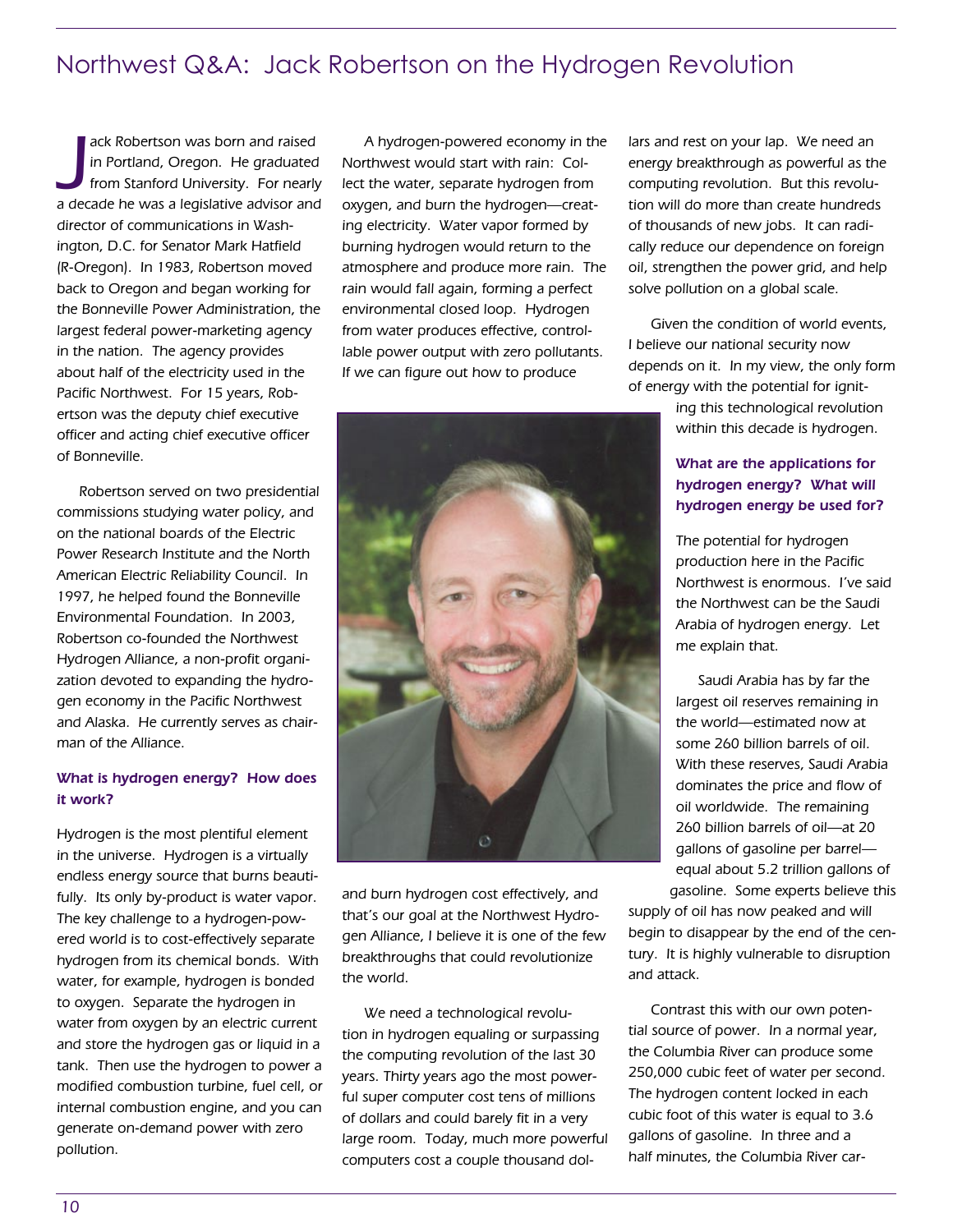ries enough hydrogen in its water flow to power every one of the 127 million passenger cars in America for an entire day. In 67 days, the Columbia River carries enough hydrogen in water to equal the 5.2 trillion gallons of gasoline contained in all the remaining oil reserves of Saudi Arabia. And the Columbia does this every 67 days—forever. Moreover, low-cost, off-peak hydropower from the Northwest can convert water to hydrogen cheaper, faster, and cleaner than anywhere else in the world.

How will hydrogen be used? In simple terms, the world is powered by two remarkable, trillion-dollar energy infrastructures. The first \$1 trillion infrastructure is regional and national power grids around the world providing the fundamental building block of modern society—electricity. The second \$1 trillion infrastructure is the food and transportation infrastructure powered virtually entirely by oil. Civilization itself rests on these highly complex, increasingly vulnerable systems.

With the right technical breakthroughs—some of which the Northwest Hydrogen Alliance wants to demonstrate soon—hydrogen can run any engine that now operates on gasoline, diesel fuel, or natural gas. I think new hydrogenpowered systems can be competitive in price, help decentralize the power generation for the grid, and allow us to site renewable, highly controllable power generation inside urban growth areas. And as I've said, a significant source of hydrogen can come from natural regional resources, not foreign governments fueling terrorism. The key to the hydrogen revolution is safely and cost effectively creating, storing, and burning hydrogen in new systems that can retool the world's carbon-based energy infrastructures.

"In three and a half minutes, the Columbia River carries enough hydrogen in its water flow to power every one of the 127 million passenger cars in America for an entire day."

Jack Robertson, chairman Northwest Hydrogen Alliance

#### You've laid out the challenges to using hydrogen energy, do you have ideas about how we can get to this energy revolution?

The Northwest Hydrogen Alliance sponsored quite an exciting conference, entitled the "Hydrogen Economy 2006," this past August at the Oregon Convention Center. One purpose of the Alliance is to bring new ideas together around how to build a real-world hydrogen economy. We want to prove it can be practical, easy for consumers to use, and effective for industry investment. People attended the conference from all over the world. Two particularly important technological breakthroughs were presented.

The first breakthrough was a new, highly efficient internal combustion engine that can run directly on hydrogen-rich fuels and produce electric power with no pollution. The Alliance sees these and other engines as the center of "hydrogen hubs" that can be placed at strategic locations in areas of load growth for the power grid. Now, because of strict air quality standards in cities, we typically build carbon-based power generators hundreds of miles away from the source of electric load. We then have to invest hundreds of millions of dollars in transmission, distribution, and substation costs to get that power to the cities that need it—if environmental restrictions and the public allow us to build these wires at all. This adds significant costs to the price of electricity. Even wind power development is now facing challenges because of its distance from load and lack of predictable power generation. Hydrogen hubs can be built inside urban areas, close to substations, generate non-polluting power on demand, and help integrate wind power into the grid.

The Alliance is interested in testing this engine, along with other hydrogenburning fuel combustion turbines and fuels cells, as we demonstrate the potential of hydrogen hubs for the power grid.

The second breakthrough was an idea to solve one of hydrogen's most vexing problems—storage. Hydrogen gas can be safely stored. But because it is a very light gas, it's expensive to store a lot of hydrogen in quantities sufficient to run power generators. The breakthrough idea came from a former scientist at the national labs, Dr. John Holbrook. His idea was to store hydrogen in a liquid, hydrogen-rich fuel—ammonia.

He pointed out that the largest amount of hydrogen produced in the world today is not for use as hydrogen fuel, but is intended for the manufacture of anhydrous ammonia, used as fertilizer for farming. Over 23 million tons of hydrogen is produced worldwide every year for fertilizer. That amount of hydrogen is equivalent in energy content to 23 billion gallons of gasoline. All other production of hydrogen for the "hydrogen economy" is dwarfed by that production rate. Hydrogen-rich ammonia has a much higher energy content than hydrogen gas. It is safely stored and transported as a liquid in tanks throughout the country. Most importantly, I also learned hydrogen-rich ammonia can be produced from renewable wind and hydropower. Finally, ammonia can be burned directly in the new internal combustion engine discussed at the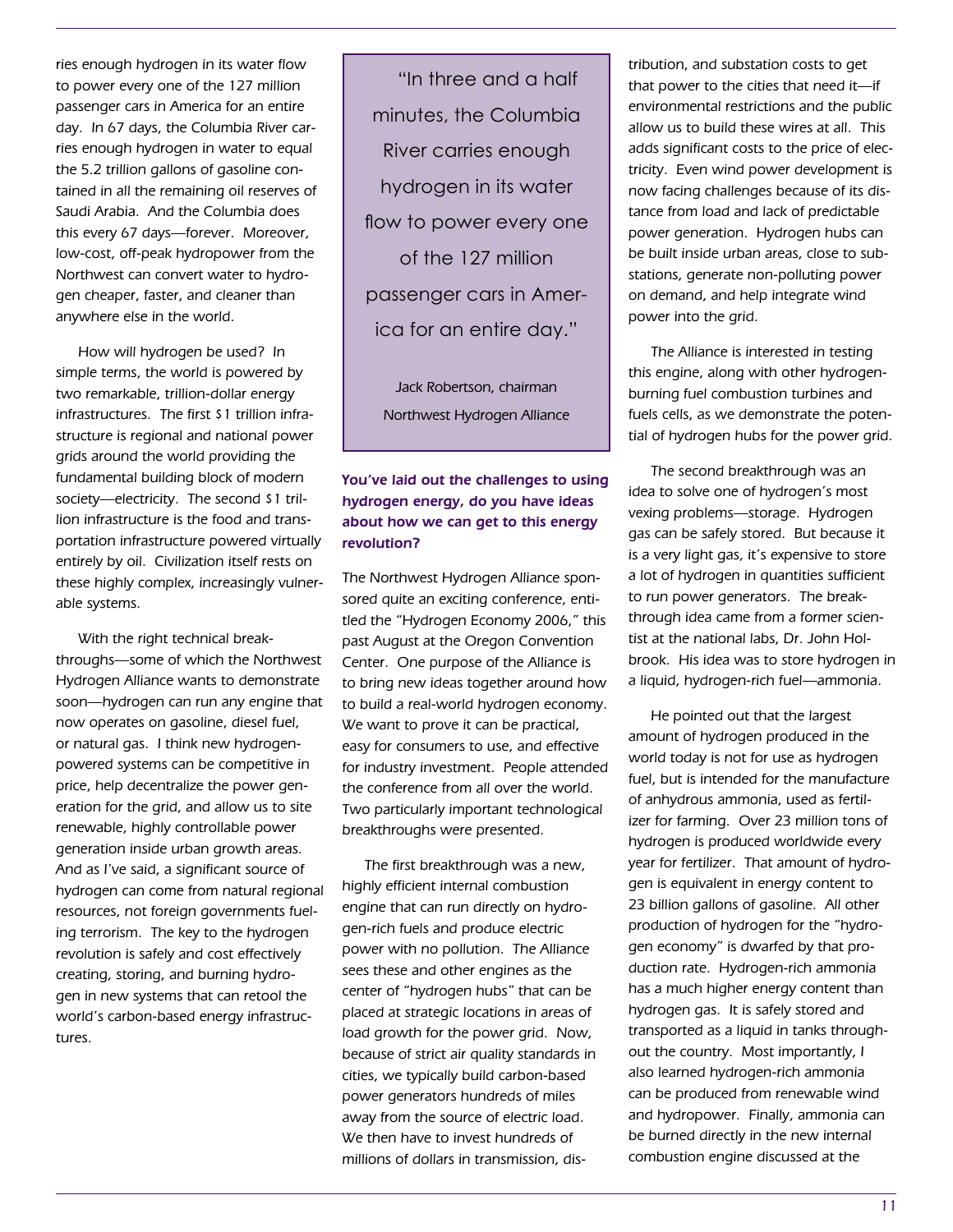conference, generating electricity highly efficiently with no pollution.

Hydrogen hubs can use wind and water generated hydrogen, or renewable ammonia, as fuels to generate clean power at key locations throughout Northwest cities, and near wind farm locations in our region's rural areas. These hydrogen hubs can become a key way for utilities to generate hydrogen and electric power precisely where it is needed, exactly when it is need, with no pollution. Successful hydrogen hubs can also form the centers of hydrogen production and storage for the transportation system once hydrogen-powered fuel cell cars become technically practical. In the meantime, there will likely be an increase in electricity demand from new "plug in" hybrid cars and pure electric vehicles powered by new, breakthrough batteries. This will intensify the need for utilities to come up with a practical, nonpolluting source of energy to meet the expected, growing demand from these new, partially electric power cars in addition to regular load growth.

#### Do you see hydrogen potentially as the foundation for the Northwest's power system?

Yes. The hydrogen potential here is staggering. But we, of course, still face technological challenges. The Northwest Hydrogen Alliance is putting together a business plan now for a year-long experiment. We hope to form a group from selected Northwest governments, utilities, universities, and others to create the first hydrogen hub. Our purpose will be to prove, with these new technologies, that hydrogen can rapidly become a practical, cost-effective, renewable breakthrough to generate power for the grid.

There is a process that will allow us to take electricity produced by wind and hydropower and use it to create and store ammonia from these and other renewable resources. The idea would be to create this hydrogen-rich fuel during periods of time when the price of electricity drops; during the night and the

"The Northwest can't become the Saudi Arabia of hydrogen energy overnight. But it can certainly take the first important steps toward achieving that goal."

Jack Robertson, chairman Northwest Hydrogen Alliance

spring runoff months, for example. You could also store hydrogen from wind energy to firm up the resource when the wind doesn't blow. So when energy prices drop, we would create lower-cost hydrogen, store it in the form of ammonia, and generate power again precisely when and where the grid demands it, particularly during peak periods when the demand for, and the price of, electricity is high. The Alliance believes this effort may qualify for extensive, renewable tax credits in Oregon, for example.

Again, since renewable-sourced hydrogen is pollution free, this high value electricity can be generated at or near the center of the region's load growth—its cities. This can save the region hundreds of millions of dollars in the long term in transmission, distribution, and substation costs. It also stabilizes the grid with instantly available power and distributes generation resources in smaller sized units throughout the region. This, in turn, increases system reliability and decreases the threat that the grid might be disabled by terrorist attacks on largescale generation resources. Finally, we hope the price of this power will be competitive, all costs rolled in, with other proposed energy resources.

Hydrogen hubs can begin to tap the enormous amount of hydrogen energy

that's stored in the Columbia River. Hydrogen hubs can also help integrate the region's wind energy into the power grid and serve as back-up power when the wind's not blowing. The Northwest can't become the Saudi Arabia of hydrogen energy overnight. But it can certainly take the first important steps toward achieving that goal. I think the potential for hydrogen hubs is very exciting.

#### Will this happen through your organization?

The Northwest Hydrogen Alliance is a 501 (C)(3) non-profit organization. It will pool resources from federal, state, local governments, businesses, utilities investors, and others to rapidly bring the latest technology to power the first hydrogen hub. The hub may prove the first role for the hydrogen revolution might not be in powering cars, but instead in energizing the power grid. If it works, we can put the Northwest at the center of a new energy hydrogen economy creating new jobs and growth industries in the region. Instead of sending billions in oil payments to the Middle East, we would be investing instead in a unique Northwest system powered by the Columbia River and wind energy stored in hydrogen-rich fuels. New Northwest hydrogen industries can begin to sell the technologies worldwide, expanding the hydrogen revolution in the decades to come.

Once you have these hydrogen hubs in place to generate power for the grid, you have built a hydrogen infrastructure that can also serve the transportation industry. The hottest debate in the hydrogen car arena is, which should come first, the fuel cell car or the hydrogen gas station? Hydrogen hubs help crack this riddle. In our model, hydrogen hubs will first serve the power grid. Once islands of hydrogen are established throughout urban areas for power generation, the hydrogen fuel will be readily available for hydrogen-powered cars. Fuel cell cars may still be a decade off. In the meantime, increased electric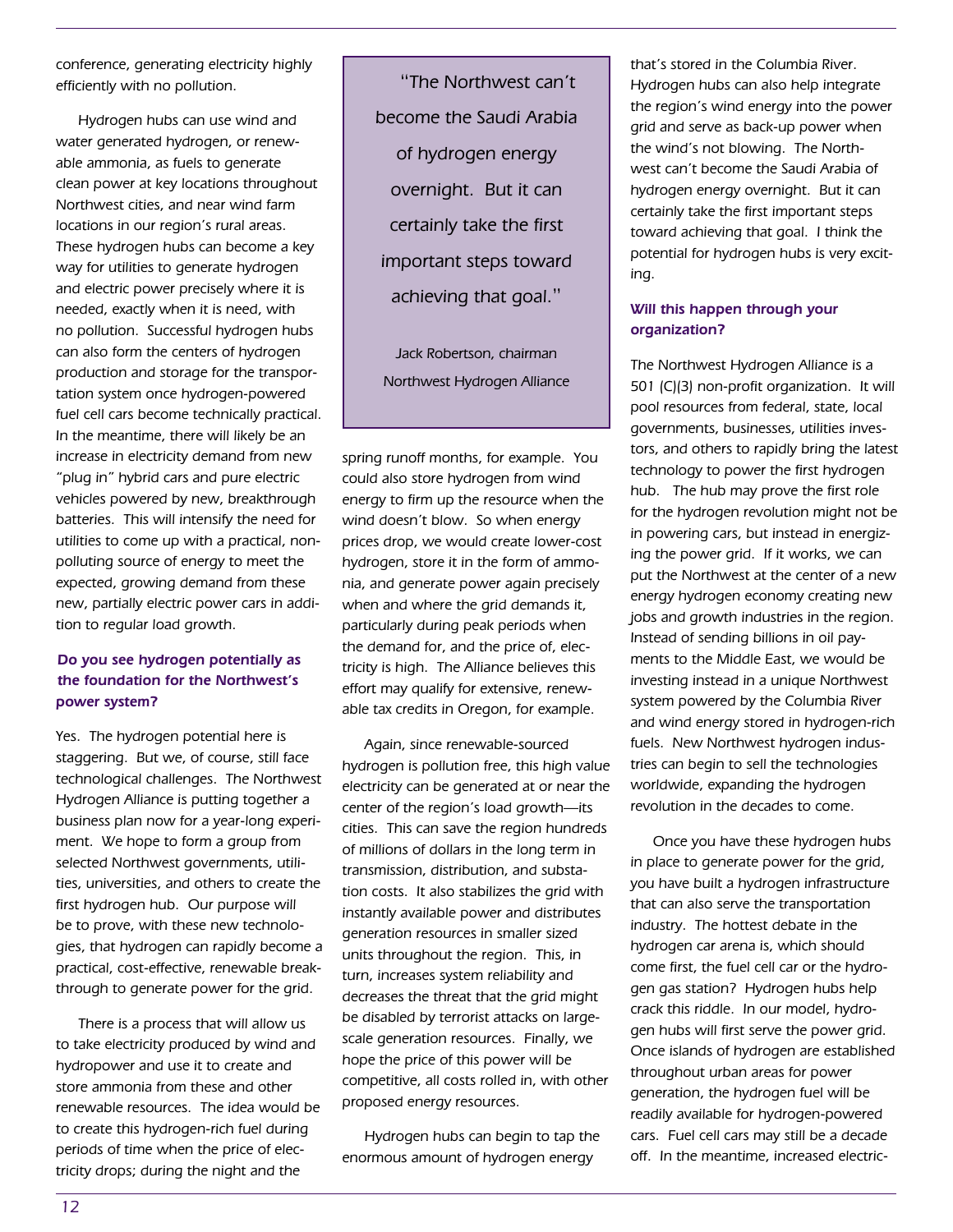ity demand to power hybrid cars seems quite likely within five years. In the long run, successful hydrogen hubs will share costs between the power grid and transportation infrastructures, significantly reducing the cost of the emerging hydrogen economy for both systems. I believe the sharing of costs between these two \$1 trillion dollar energy infrastructures is crucial to a practical, cost-effective, largescale hydrogen future.

#### You really see this as the next revolution?

I do. I think practical hydrogen development is the most important challenge civilization faces in the 21st century. It doesn't take a genius to understand the stress the world is under because of our dependency on distant, unstable sources of oil. Al Qaeda calls the global oil-based energy system "the umbilical cord and lifeline of the crusader community."

The average piece of food is said to travel 1,500 miles before it's consumed. Two-thirds of global oil reserves are in the Middle East. Two-thirds of Saudi Arabia's crude oil, a tenth of the world's oil supply, is processed in a single, enormous facility and sent out through two primary oil export terminals. These key chokepoints are highly vulnerable to an attack that would devastate Western economies.

These are not comforting statistics. They frankly make my blood run cold. But they create strong motivation to create a new energy revolution based on hydrogen—an indigenous source of energy that is clean, abundant, and practically powerful.

Ultimately, hydrogen from wind, solar, and water may well be the key to distributing power to the over one billion people in the world with no light, and little hope.

#### Are there other parts of the world that are looking at this energy source?

Everybody is looking at it. The Bush administration has highlighted the hydrogen economy and put billions of dollars into research development. Most of it is going to research into transportationrelated infrastructure concepts and fuel cell cars. Similar efforts are underway in Europe and Asia. But until we crack the question of what comes first, the hydrogen car or the hydrogen fueling station, the hydrogen revolution in the transportation sector will be delayed. One of my deepest frustrations is that every five years or so we are told that a hydrogen infrastructure is another five years into the future.

I'm tired of waiting. My personal view is it that the first practically hydrogen infrastructure will be built by utilities, by the power grid. Because we have the Columbia River and abundant wind energy, we should be the first region in the world to create practical hydrogen hubs. If we're right, we might just play a significant role in finally igniting the hydrogen revolution.

#### Where are the utilities with regard to hydrogen? Is there interest in this energy source?

From personal conversations, I can tell you that many utility leaders have a great deal of curiosity about hydrogen. They are interested in breakthroughs insuring that hydrogen generation makes practical sense. No utility manager, or energy leader, wants to take chances with the power grid. The power grid is the world's largest machine, running at the speed of light. Modern civilization literally depends on it. So you don't want to take chances with the power grid. We have an absolute obligation to insure that hydrogen engines generating power are completely safe and dependable. We want to make sure they are dispatchable, non-polluting, and efficient compared to other sources of energy. If we are able to bring all these qualities together—and we now think we can—I believe we are on the verge of an important breakthrough. But the Northwest Hydrogen Alliance has to prove this. So

our hydrogen hub pilot project becomes very important.

#### So you see a pilot project established in the next couple of years?

No. We want to establish a pilot project to be finished in a year. We know the highly efficient hydrogen-fueled internal combustion engines are going through initial testing right now by the manufacturer. We want to work with the state, utility partners, universities, and many others to find the best location for the first hydrogen hub. We want expert, independent corroboration of the results. We want to verify safety, efficiency ratings, a zero pollution standard, hydrogen fuel densities, and reliability of hydrogen generation. If that works, we're going to want to build hydrogen hubs in other areas of the region as soon as possible.

I have to say, I have a sense of urgency about this. I'm not interested in something that's another 10 years down the line. Too much is at stake. We hope to find out, relatively quickly, whether hydrogen hubs can work in the real world. If they can't, then we'll go back to the drawing board and try again.

#### Are there ramifications for fish and wildlife by developing hydrogen energy?

That's a good question. My personal view is hydrogen development in the Northwest will be very good for fish and wildlife.

First, since our goal is to create hydrogen from off-peak renewable sources of power, there will be no net pollution from our efforts. Obviously, reducing pollution that can end up in forests and rivers, and add to global warming concerns, should be a clear benefit to fish and wildlife.

Second, we plan on using wind and hydropower as sources for hydrogen. We will put demands on the power system at night when the price and use of power drops off. Without a night load, the river fluctuates from day to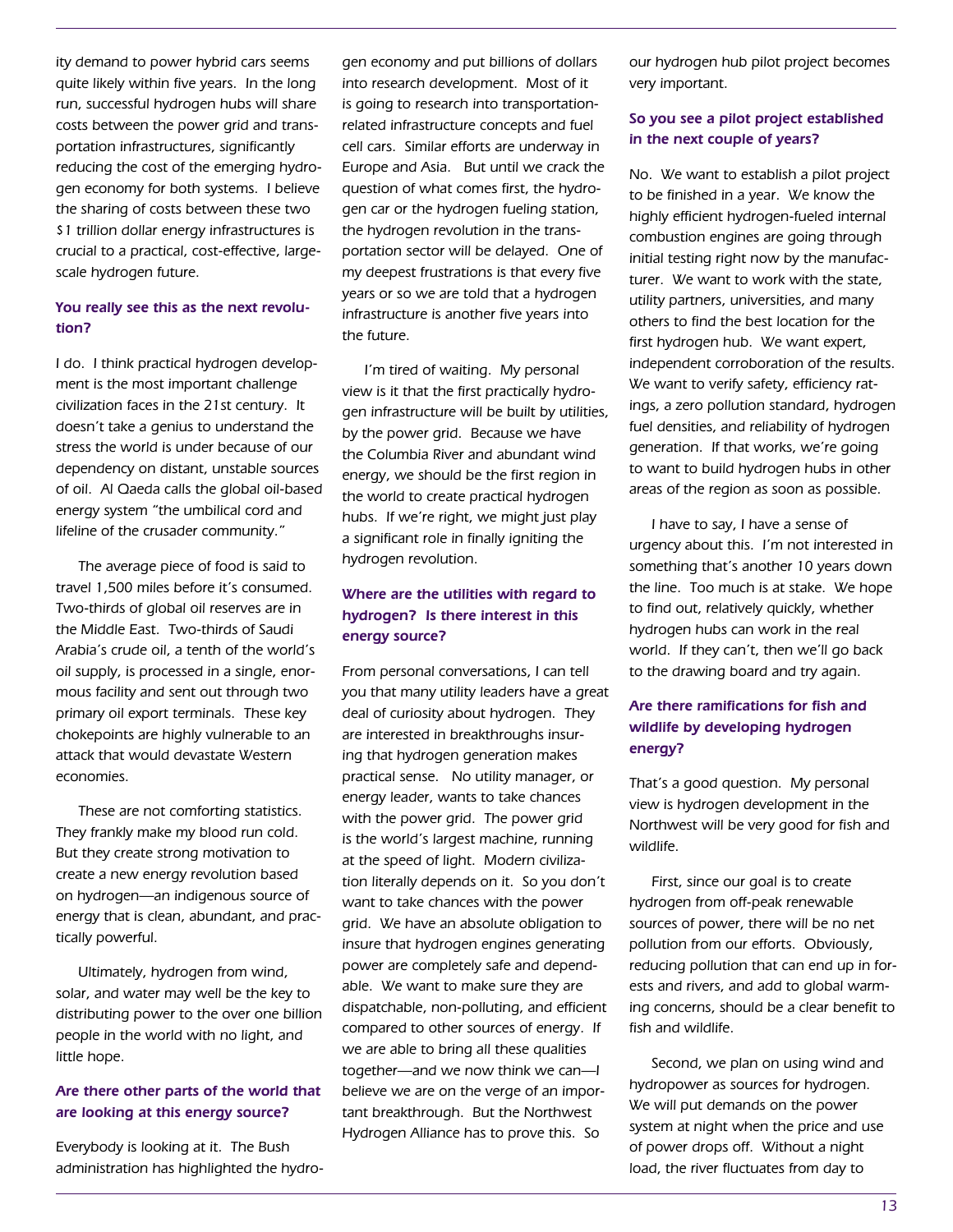night in order to meet changing power demands. This can cause turbidity in the water that can affect fish habitat and spawning. We hope to increase demand at night that will help stabilize the river and lessen turbidity. We will also generate hydrogen storage during the spring runoff. This is a way of renewably "storing" Columbia River hydropower in the form of hydrogen-rich fuels during a time when generation far exceeds regional power needs. The power will be saved for later periods when the system is stressed by peak power demands.

Third, generation from hydrogen hubs can be placed close to load. This reduces the amount of forests and habitat that need to be removed to build transmission and distribution lines to meet expanding electric demand from the region's population centers. Portland alone, for example, is estimated to add one million people in the coming decades.

Lastly, the hydrogen economy should benefit revenues of utilities and Bonneville. Demand for hydrogen should increase. Power lines will be better used at night, increasing transmission and distribution revenues. We will be buying our energy from naturally sourced, locally produced resources, not sending billions in oil payments to unpredictable foreign governments. With the advent of hybrid "plug in" cars, the electric grid will increasingly be seen as a cost-effective competitor to gasoline and the oil companies. This should lower our overall energy bills and provide strong, stable funding for fish and wildlife costs in the Northwest.

If hydrogen hubs work, the region's utilities can become the pivot point for this new energy revolution that will help shape our nation's future. If we can prove hydrogen works in the real world, it promises a future that has the potential to bring a much-needed national cohesion. Rich and poor will benefit. So will the economy and the environment. So will Republicans, Democrats, and Independents. National security will be strengthened, and so will our ability to attack global poverty. Like the computing revolution, the hydrogen economy can create millions of new jobs here at home and around the world. With the Northwest's powerful resources of water and wind, we can become the center of a new hydrogen-based economy. With our enormous natural advantages, why shouldn't the hydrogen revolution start right here?



# Year of Celebration - 25th Anniversary<br>NORTHWEST POWER ACT of 1980

*A distinguished group of guest speakers and panelists will share their thoughts on the past and future significance of the Northwest Power Act.*

Celebration Event December 14, 2006, 10 a.m. - 2 p.m. Hilton Portland Hotel Pavilion Room

*To register online, please go to www.nwcouncil.org/act For more registration information, please call 800-452-5161*

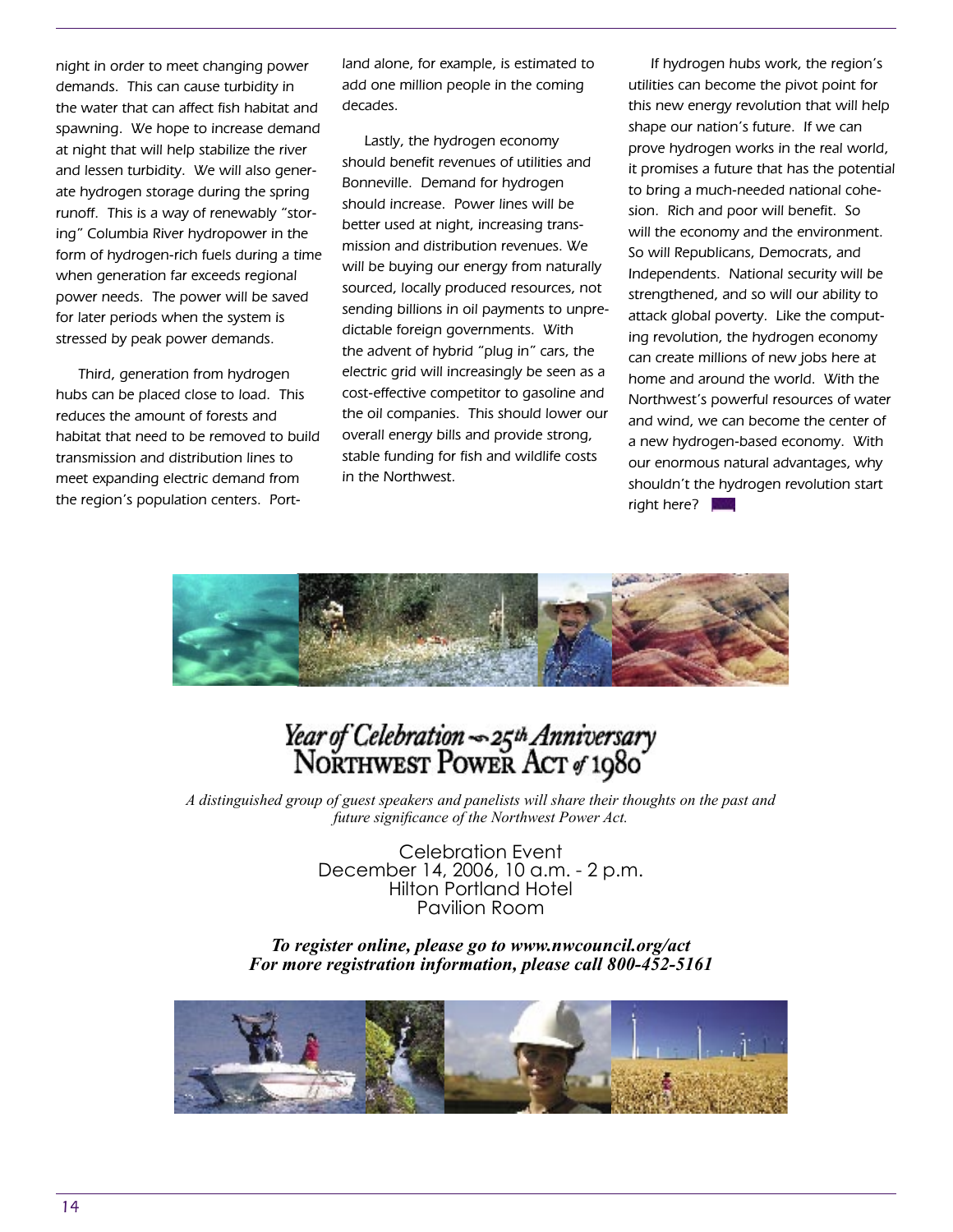# Council Decisions

## Biological Objectives

#### *August*

The Council issued for public comment a paper describing a process to develop biological objectives for ecological provinces under the Council's Columbia River Basin Fish and Wildlife Program. The paper describes the current state of affairs influencing the timing and approach for developing the objectives, reviews the need and use for provincial objectives, and invites public comments on the planned course, schedule, and general approach. The paper is posted on the Council's Web site.

### Resource Adequacy

#### *September*

The Council approved the release of a draft Regional Resource Adequacy Implementation Plan for public comment. The Council plans to make a decision on the plan at its November meeting in Coeur d'Alene, Idaho. Adoption of the plan will mark another important step toward ensuring that the region has adequate energy resources.

## Regional Dialogue

#### *September*

The Council discussed and approved its comments to the Bonneville Power Administration on Bonneville's draft Regional Dialogue policy, which is a proposal for the future role of Bonneville in regional power supply. The Council addresses a number of aspects of the draft policy and notes that, overall, the proposal is consistent with the Council's goals for the Regional Dialogue as presented in the Council's Fifth Northwest Power Plan. The comment letter is posted on the Council's Web site.

## Fish and Wildlife Project Recommendations

#### **October**

The Council recommended to the Bonneville Power Administration more than 460 projects totaling about \$450 million in funding to implement its Columbia River Basin Fish and Wildlife Program over the next three years, fiscal years 2007-2009. The Council's program is funded by Bonneville with a portion of its revenues from electricity sales.

## Comment Sought on Capacity Standard

#### **October**

The Council approved the release of an issue paper (Document Number 2006-18) for public comment describing a proposed electricity supply capacity standard for the Northwest. The paper, with comment directions, is posted on the Council's Web site, www.nwcouncil.org.